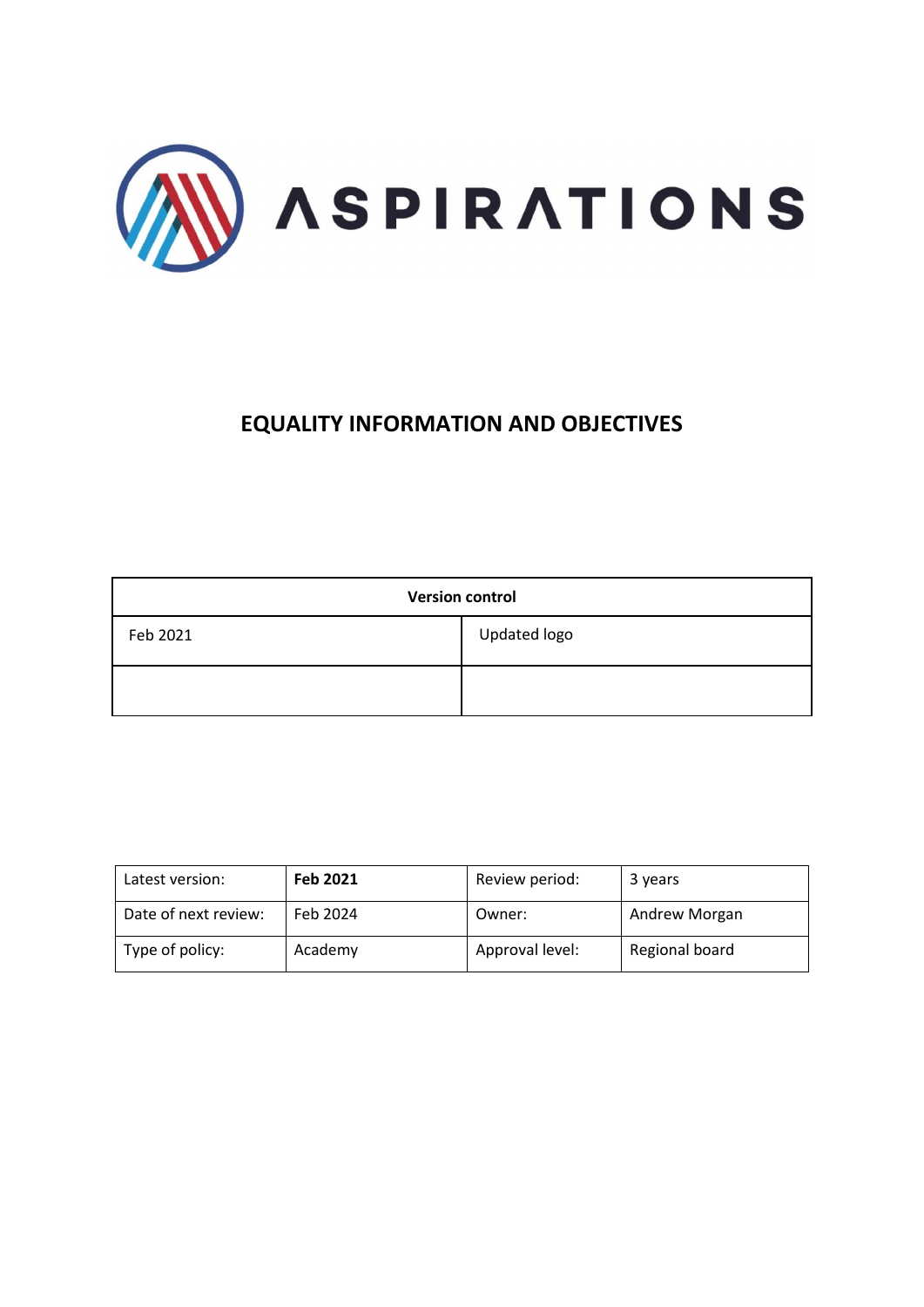#### **Opening statement**

At **Space Studio West London** we welcome our duties under the Equality Act 2010. The school's general duties, with regards to equality are:

- Eliminating discrimination.
- Fostering good relationships.
- Advancing equality of opportunity.

We will not discriminate against, harass or victimise any pupil, prospective pupil, or other member of the school community because of their:

- Gender.
- Race.
- Disability.
- Religion or belief.
- Sexual orientation.
- Gender reassignment.
- Pregnancy or maternity.

**Space Studio West London** aims to promote pupils' spiritual, moral, social, and cultural development, with special emphasis on promoting equality, diversity and eradicating prejudicial incidents for pupils and staff. Our school is committed to not only eliminating discrimination, but also increasing understanding and appreciation for diversity.

## **Aims to eradicate discrimination**

**Space Studio West London** believes that a greater level of success from pupils and staff can be achieved by realising the uniqueness of individuals. Creating a prejudice-free environment where individuals feel confident and at ease is a commitment of the school. This environment will be achieved by:

- Being respectful.
- Always treating all members of the school community fairly.
- Developing an understanding of diversity and the benefits it can have.
- Adopting an inclusive attitude.
- Adopting an inclusive curriculum that is accessible to all.
- Encouraging compassion and open-mindedness.

We are committed to having a balanced and fair curriculum. We believe that our pupils should be exposed to ideas and concepts that may challenge their understanding to help ensure that pupils learn to become more accepting and inclusive of others. Challenging and controversial concepts will be delivered in a way that prevents discrimination, and instead promotes inclusive attitudes. We will also respect the right of parents to withdraw their children from classes which pose conflicts to their own beliefs.